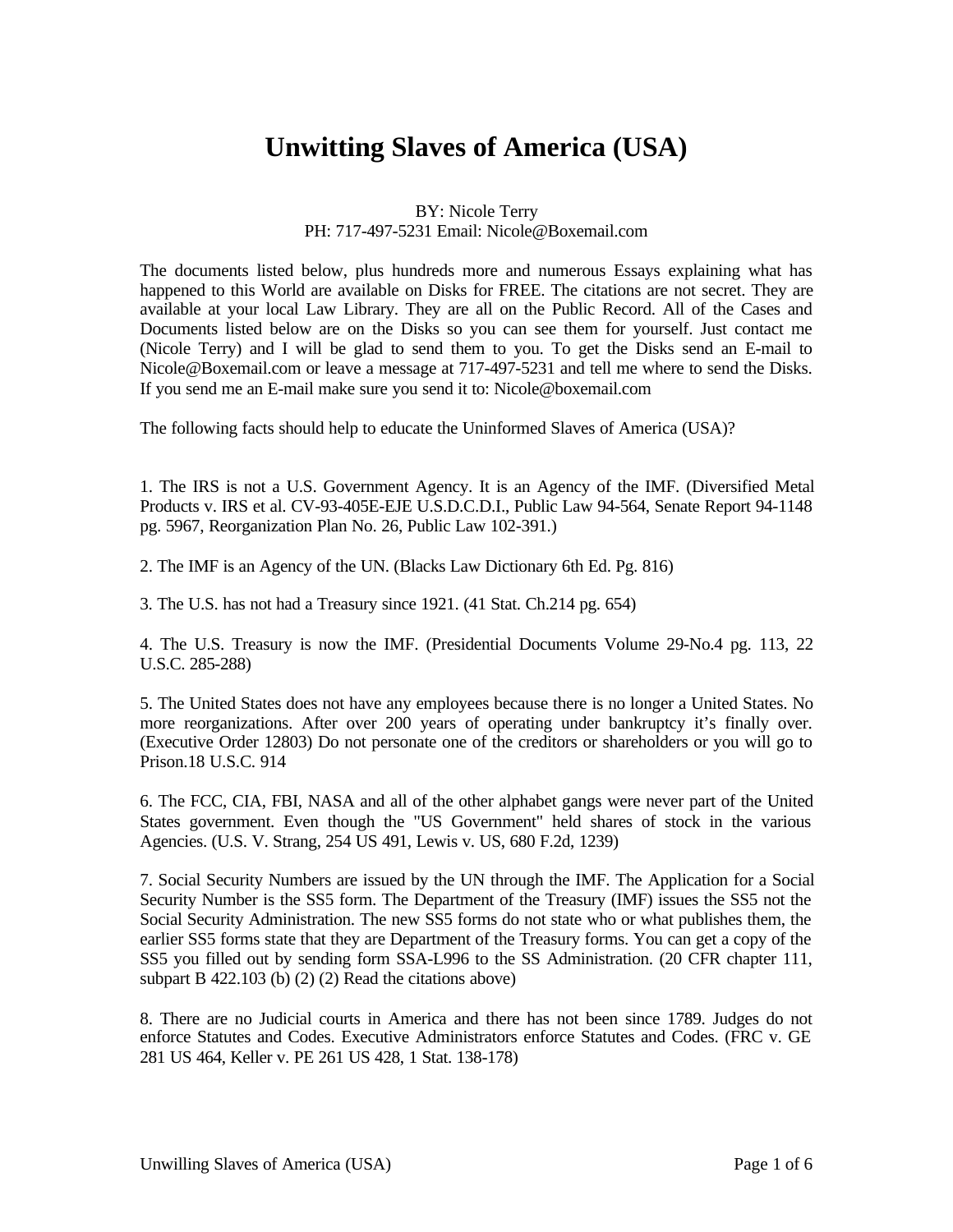9. There have not been any Judges in America since 1789. There have just been Administrators. (FRC v. GE 281 US 464, Keller v. PE 261 US 428 1Stat. 138-178)

10. According to the GATT you must have a Social Security number. House Report (103-826)

11. We have One World Government, One World Law and a One World Monetary System. (Get the Disks)

12. The UN is a One World Super Government. (Get the Disks)

13. No one on this planet has ever been free. This planet is a Slave Colony. There has always been a One-World Government. It is just that now it is much better organized and has changed its name as of 1945 to the United Nations. (Get the Disks)

14. New York City is defined in the Federal Regulations as the United Nations. Rudolph Gulliani stated on C-Span that "New York City was the capital of the World" and he was correct. (20 CFR chapter 111, subpart B 422.103 (b) (2) (2)

15. Social Security is not insurance or a contract, nor is there a Trust Fund. (Helvering v. Davis 301 US 619, Steward Co. V. Davis 301 US 548.)

16. Your Social Security check comes directly from the IMF, which is an Agency of the UN. (Look at it if you receive one. It should have written on the top left United States Treasury.)

17. You own no property; slaves can't own property. Read the Deed to the property that you think is yours. You are listed as a Tenant. (Senate Document 43, 73rd Congress 1st Session)

18. The most powerful court in America is not the United States Supreme Court but the Supreme Court of Pennsylvania. (42 Pa.C.S.A. 502)

19. The Revolutionary War was a fraud. See (22, 23 and 24)

20. The King of England financially backed both sides of the Revolutionary war. (Treaty at Versailles July 16, 1782, Treaty of Peace 8 Stat 80)

21. You can not use the Constitution to defend yourself because you are not a party to it. (Padelford Fay & Co. v. The Mayor and Alderman of The City of Savannah 14 Georgia 438, 520)

22. America is a British Colony. (THE UNITED STATES IS A CORPORATION, NOT A LAND MASS AND IT EXISTED BEFORE THE REVOLUTIONARY WAR AND THE BRITISH TROOPS DID NOT LEAVE UNTIL 1796.) Respublica v. Sweers 1 Dallas 43, Treaty of Commerce 8 Stat 116, The Society for Propagating the Gospel, &c. V. New Haven 8 Wheat 464, Treaty of Peace 8 Stat 80, IRS Publication 6209, Articles of Association October 20, 1774.)

23. Britain is owned by the Vatican. (Treaty of 1213)

24. The Pope can abolish any law in the United States. (Elements of Ecclesiastical Law Vol.1 53- 54)

25. A 1040 form is for tribute paid to Britain. (IRS Publication 6209)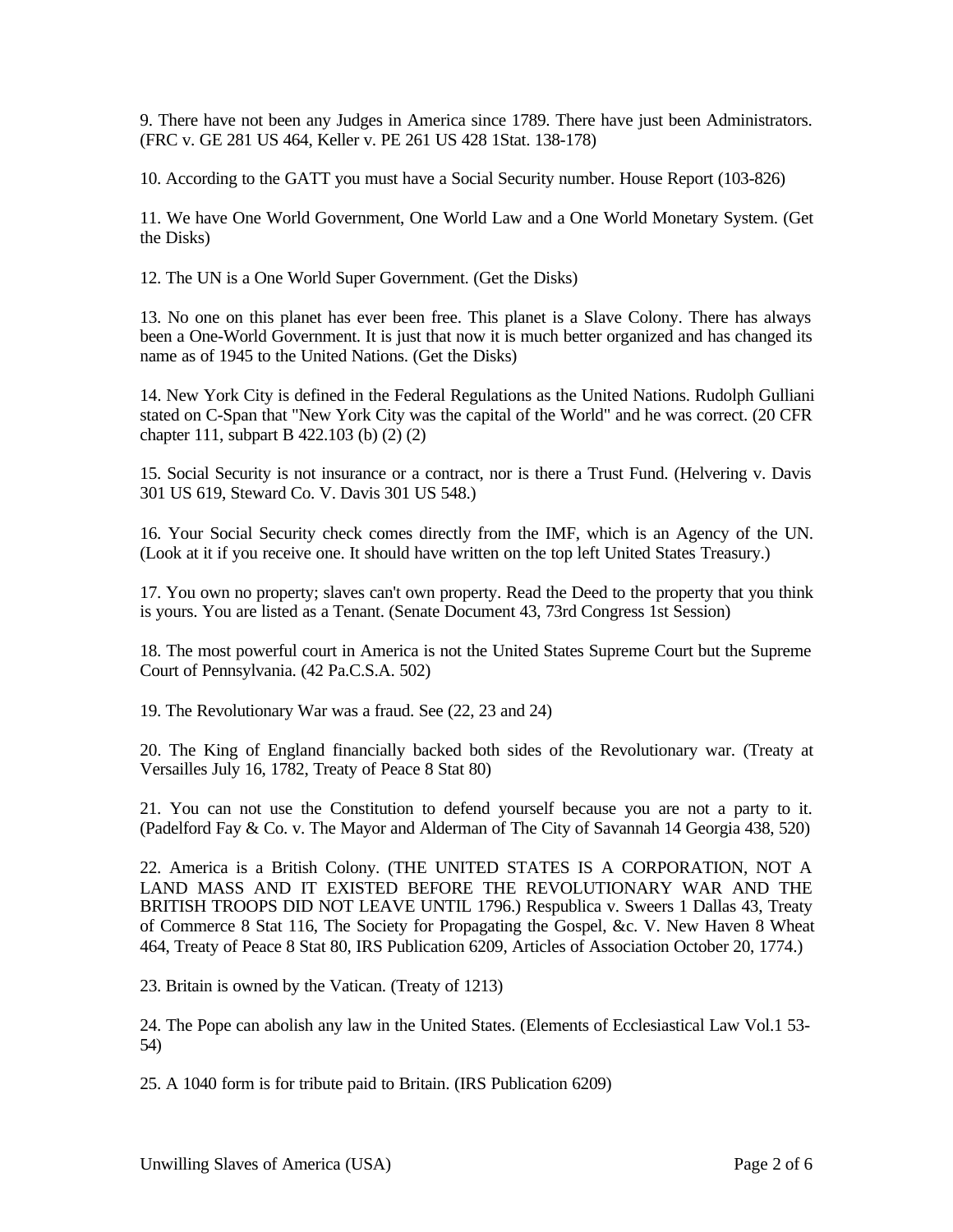26. The Pope claims to own the entire planet through the laws of conquest and discovery. (Papal Bulls of 1455 and 1493)

27. The Pope has ordered the genocide and enslavement of millions of people. (Papal Bulls of 1455 and 1493)

28. The Popes laws are obligatory on everyone. (Bened. XIV., De Syn. Dioec, lib, ix., c. vii., n. 4. Prati, 1844)(Syllabus, prop 28, 29, 44)

29. We are slaves and own absolutely nothing not even what we think are our children. (Tillman v. Roberts 108 So. 62, Van Koten v. Van Koten 154 N.E. 146, Senate Document 43 & 73rd Congress 1<sup>st</sup> Session, Wynehammer v. People 13 N.Y. REP 378, 481)

30. Military Dictator George Washington divided the States (Estates) into Districts. (Messages and papers of the Presidents Vol 1, pg 99. Webster's 1828 dictionary for definition of Estate.)

31." The People" does not include you and me. (Barron v. Mayor & City Council of Baltimore. 32 U.S. 243)

32. The United States Government was not founded upon Christianity. (Treaty of Tripoli 8 Stat 154.)

33. It is not the duty of the police to protect you. Their job is to protect the Corporation and arrest code breakers. Sapp v. Tallahasee, 348 So. 2nd. 363, Reiff v. City of Philadelphia, 477 F.Supp. 1262, Lynch v. N.C. Dept of Justice 376 S.E. 2nd. 247.

34. Everything in the "United States" is For Sale: roads, bridges, schools, hospitals, water, prisons airports etc. I wonder who bought Klamath Lake. Did anyone take the time to check? (Executive Order 12803)

35. We are Human capital. (Executive Order 13037)

36. The UN has financed the operations of the United States government for over 50 years and now owns every man, women and child in America. The UN also holds all of the Land in America in Fee Simple. (Get the Disks for the Essay and Documents.)

37. The good news is we don't have to fulfill "our" fictitious obligations. You can discharge a fictitious obligation with another's fictitious obligation. (Get the Disks)

38. The depression and World War II were a total farce. The United States and various other companies were making loans to others all over the World during the Depression. The building of Germany's infrastructure in the 1930's, including the Railroads, was financed by the United States. That way those who call themselves "Kings," "Prime Ministers," and "Furor." etc could sit back and play a game of chess using real people. Think of all of the Americans, Germans etc. who gave their lives thinking they were defending their Countries, which didn't even exist. The millions of innocent people who died for nothing. Isn't it obvious why Switzerland is never involved in these fiascoes? That is where the "Bank of International Settlements" is located. Wars are manufactured to keep your eye off the ball. You have to have an enemy to keep the illusion of "Government" in place. (Get the Disks and see the Documents for yourself.)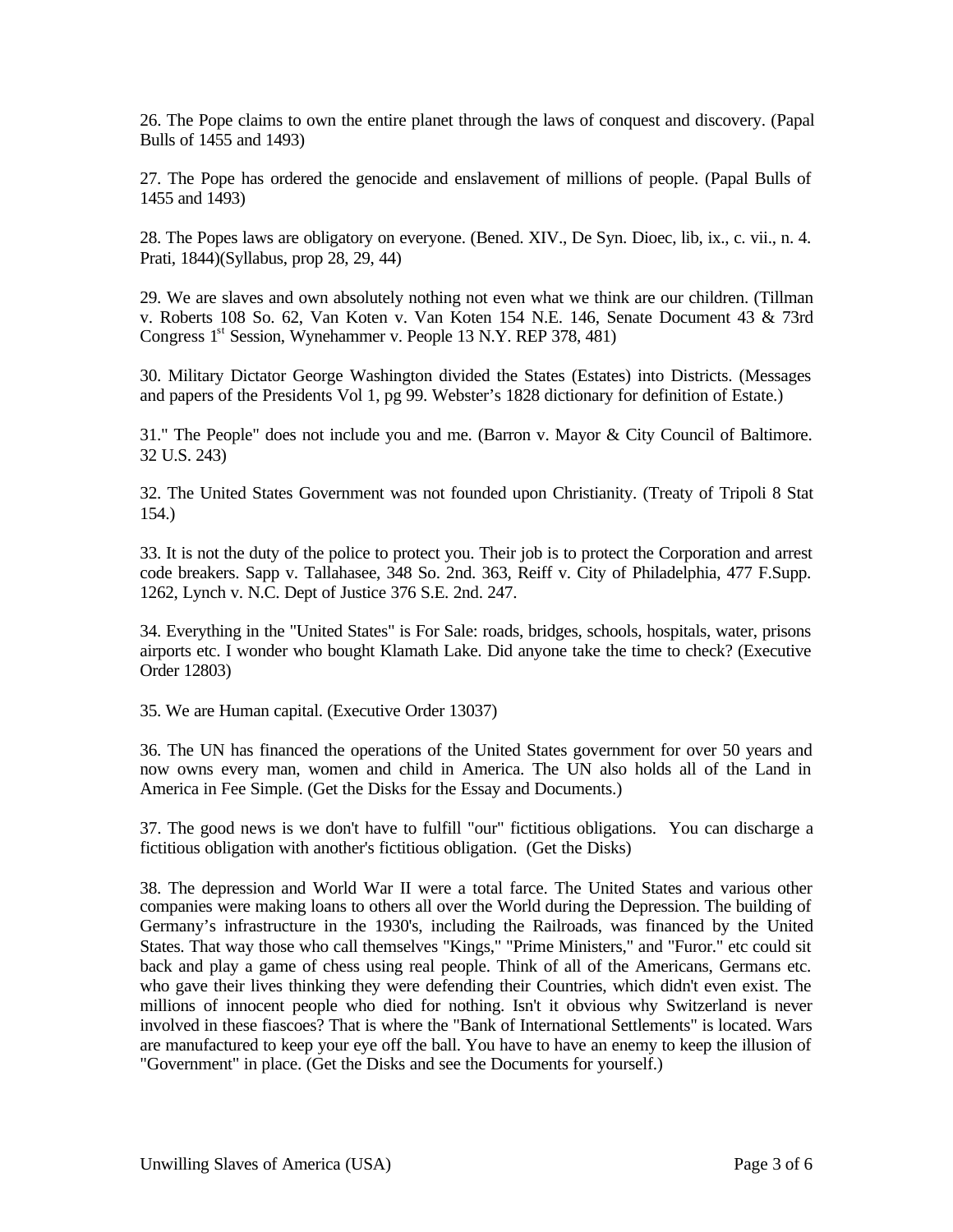39. The "United States" did not declare Independence from Great Britain or King George. (Get the Disks for Documents and Essay.)

40. Guess who owns the UN?

The disks have many more citations including Hundreds of Documents to verify the 40 statements above and numerous other facts. The Disks also include numerous Essays written by Stephen Ames and several other people that fully explain the 40 above-mentioned facts. The Disks will clear up any confusion and answer any questions that you may have. The citations listed above are only the tip of the iceberg. Also included on the Disks are several hundred legal definitions because without them it is next to impossible for the non-lawyer to understand many of the Documents. Simple words such as "person" "citizen" "people" "or" "nation" "crime" "charge" "right" "statute" "preferred" "prefer" "constitutor" "creditor" "debtor" "debit" "discharge" "payment" 'law" "United States" etc, do not mean what most of us think because we were never taught the legal definitions of the proceeding words. The illusion is much larger than what is cited above. Please get the Disks and see for yourself. Send an E-mail to Nicole@Boxemail.com or leave a message at 717-497-5231 and I will send you the Disks.

There is no use in asking an Attorney about any of the above because: "His first duty is to the courts...not to the client." U.S. v Franks D.C.N.J. 53F.2d 128. "Clients are also called "wards of the court" in regard to their relationship with their attorneys. "Spilker v. Hankin", 158 F.2d 35, 58U.S.App.D.C. 206. Wards of court. Infants and persons of unsound mind. Davis Committee v. Loney, 290 Ky. 644, 162 S.W.2d 189, 190. Did you get that? An Attorneys first duty is not to you and when you have an Attorney you are either considered insane or an infant.

Stephen Ames is a History and Legal researcher, poet, philosopher, mathematician and an "Enemy of the State" for 20 of his 34 years. Although his deepest interest is in the Psychology of crowds and general beliefs, Law is a close second. Stephen's essays on Law are the work of true genius. He has researched this information and you will learn more about him from the Disks.

Send for the Disks at Nicole@BoxEmail.com or leave a message at 717-497-5231. I will send you the Disks.

Please send this information on to others so that they may also send for the Disks. When you receive the Disks please copy them and pass them on to others.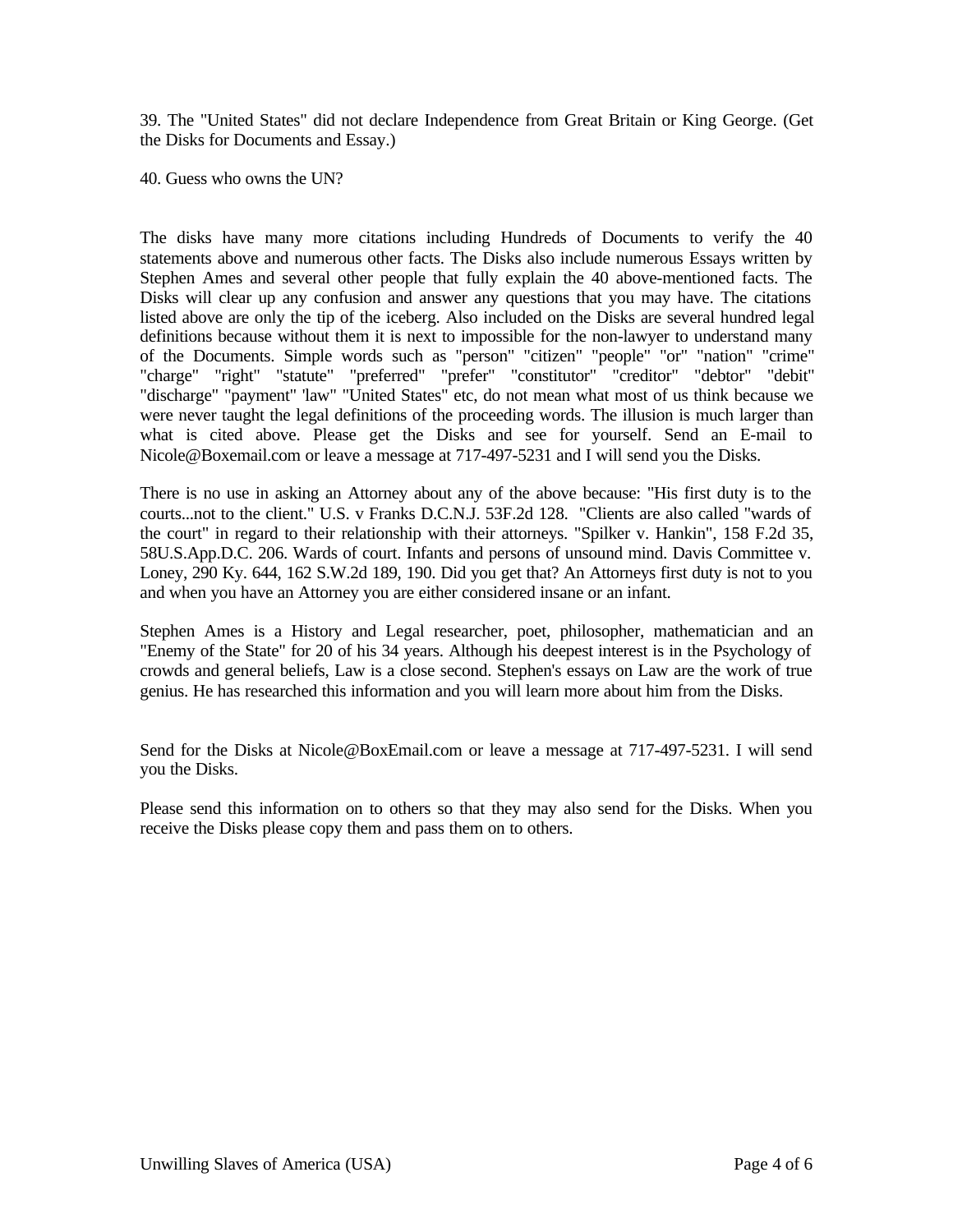Here is a small news article about Stephen Ames:

INTERNET NEWSLETTER WINS FCC FREE SPEECH FAX VICTORY. Agency had barred citizen fax transmissions to elected officials without prior express permission. A small Internet newsletter has secured reversal in an FCC policy restricting free speech for citizens using fax machines to contact elected officials. Responding to complaints by the Pennsylvania attorney general's office, the Federal Communications Commission had ordered an Alabama man to "cease the unauthorized transmission of fax messages unless and until you receive permission from the recipients...further violation will result in immediate punitive action, which may include monetary forfeiture." Following an investigation by Conservative Consensus that policy has been rescinded and an apology issued by the FCC to the man involved.

"Punitive action... monetary forfeiture..." Strong words from a federal government agency, especially when delivered on FCC letterhead via certified mail. The letter, dated July 11, 1997 came from John Santy, Public Affairs Agent with the FCC's Compliance and Information Bureau in Langhorne, Pennsylvania. When Conservative Consensus received a copy of the letter from the recipient, Mr. Stephen Ames, Jr., of Gadsden, Alabama, we decided to investigate.

Conservative Consensus was especially alarmed at the chilling effect on political speech, if citizens were required to obtain the permission of government officials prior to contacting them via facsimile to express their views. (We have already noticed a trend among some senators to block faxes from numbers they do not wish to hear from.) Courts have repeatedly ruled that political speech represents the most protected form of free speech, under the First Amendment to the U.S. Constitution. This appeared to us to be a direct assault against any type of political dissent. Pennsylvania Attorney General Mike Fisher's office refused to respond to inquiries from Conservative Consensus during our investigation. When we contacted the FCC, we were informed by Robin Search of the Compliance and Information Bureau, that "The specific wording that applies: 'No person may: ... (3) Use a telephone facsimile machine, computer, or other device to send an unsolicited advertisement to a telephone facsimile machine.'" [FCC cited CFR Title 47, Part 64,1200a:3] We were troubled by the fact that Mr. Ames was not sending advertisements, but political speech. In fact, FCC regulations revealed the definition of "unsolicited advertisement" to be "any material advertising the commercial availability or quality of any property, goods, or services..." Yet the agency had attempted to adapt a ban on commercial solicitation to apply to political discourse. When Conservative Consensus pointed out to Ms. Search the troubling aspect of the FCC's misrepresentation of the law, our investigation was referred to Mr. Lawrence R. Clance, Assistant Bureau Chief, Law, at the Compliance and Information Bureau. Following an internal investigation by Mr. Clance, the FCC on September 3 wrote to Mr. Ames, rescinding the July 11 letter. The documents were made available to Conservative Consensus on Friday. The full text of both letters is available from inside the release posted on the Conservative Consensus website.

This investigation leaves a number of unanswered questions, which we still find deeply disturbing. First, how and why did Pennsylvania Attorney General Mike Fisher's office persuade the FCC office at Langhorne, Pennsylvania, to intimidate a citizen from speaking out politically? As the state's highest law enforcement officer, the attorney general is sworn to uphold the law -- not distort it to violate the civil rights of citizens. Second, why did the FCC deliberately distort the meaning of an existing regulation in an attempt to deny Mr. Ames his civil right of free speech? This appears to us to indicate the extreme politicization of a "neutral" regulatory agency. Third, why did the nation's major media outlets ignore a move by a powerful federal agency to extinguish political speech? Could it be that the nation's most powerful media no longer care to